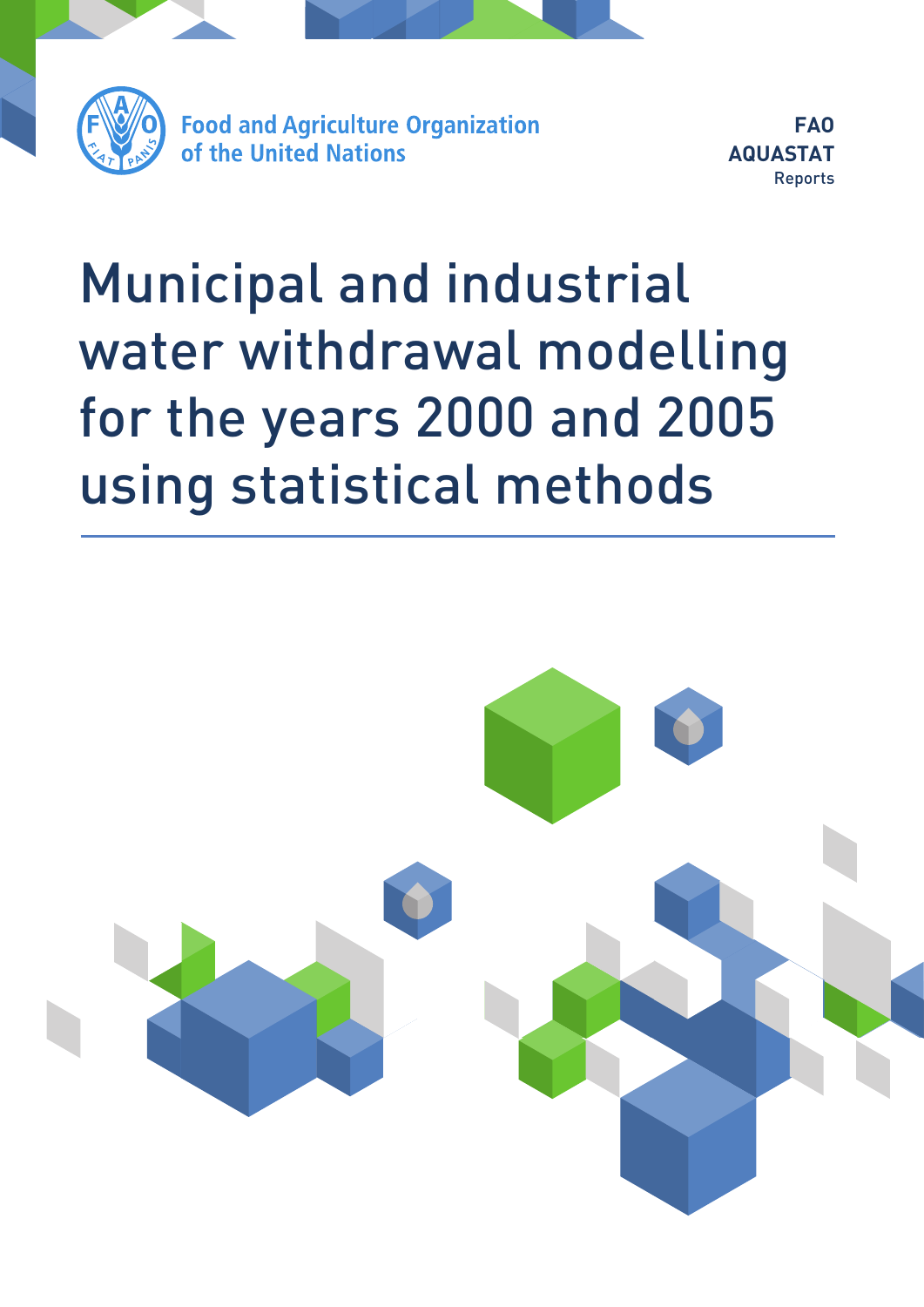**Municipal and industrial water withdrawal modelling for the years 2000 and 2005 using statistical methods**

**February 2011**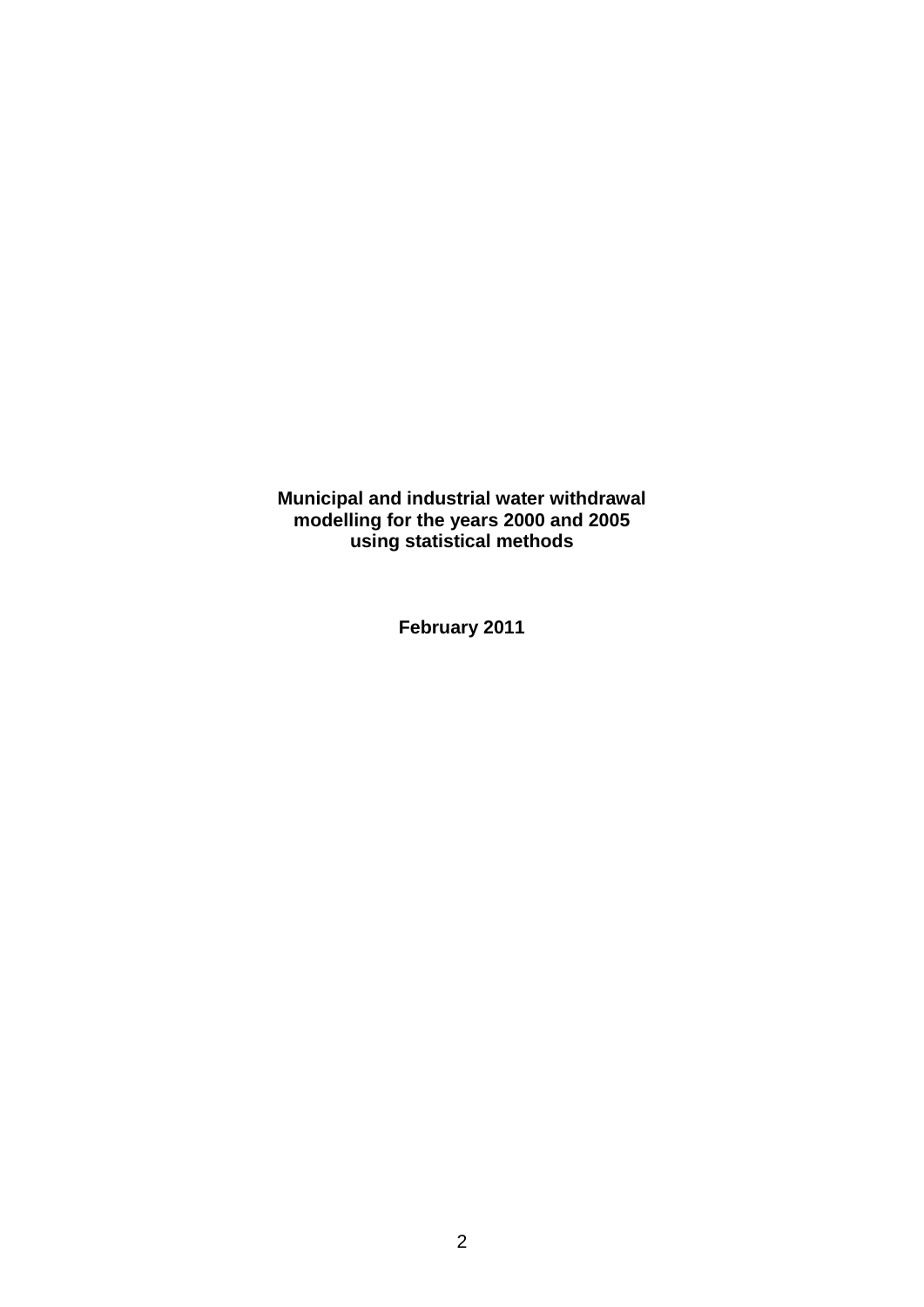This document describes the efforts to generate models that estimate the municipal and industrial water withdrawals for the years 2000 and 2005.

#### **Table of contents**

| $\mathbf{1}$ |                  |  |  |
|--------------|------------------|--|--|
| $2^{\circ}$  |                  |  |  |
|              | 2.1              |  |  |
|              | $2.2^{\circ}$    |  |  |
| 3            |                  |  |  |
|              | 3.1              |  |  |
|              | 3.2 <sup>°</sup> |  |  |
|              | 3.2.1            |  |  |
|              |                  |  |  |
|              |                  |  |  |
|              |                  |  |  |
| 4            |                  |  |  |
|              |                  |  |  |
|              |                  |  |  |

## **List of figures**

| Figure 1 - Conceptual model of structural change in the domestic (a) and industrial     |  |
|-----------------------------------------------------------------------------------------|--|
|                                                                                         |  |
| Figure 2 Plot of country-level data vs. MWSI sigmoid curve for all countries using the  |  |
|                                                                                         |  |
| Figure 3 Plot of country-level data vs. IWSI curve for all countries using the best-fit |  |
|                                                                                         |  |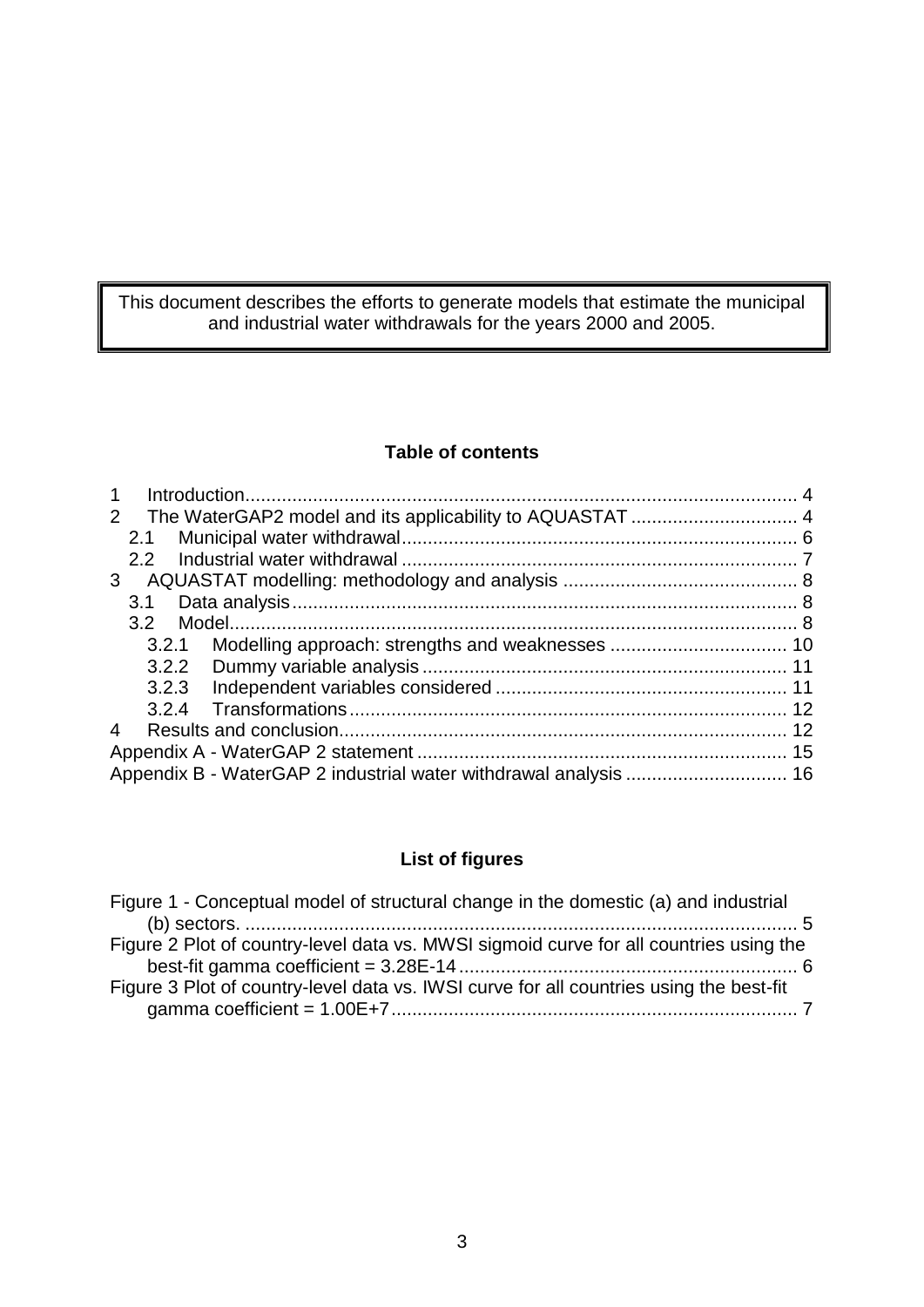# <span id="page-3-0"></span>**1 Introduction**

AQUASTAT is FAO's global information system on water and agriculture developed by the Land and Water Division of the Food and Agriculture Organization (FAO) of the United Nations. It provides a variety of topical studies on water use and irrigation, but the online database is AQUASTAT's flagship product. The amount of information provided on the state of water resources and uses is frequently updated, and unparalleled. Due to this, the World Water Development Reports, UN Water, the World's Water reports, as well as several international and national water experts, researchers and policy-makers rely on the data in AQUASTAT's main country database for their analyses and decision-making.

AQUASTAT is, and will remain, a database that documents and reports statistics reported by countries. However, data gaps are unavoidable due to lack of resources and lack of capacity (or willingness to share data) at the country level. In order to increase the usability of the AQUASTAT database, some limited and careful modelling is necessary. This exercise was carried out to supplement the AQUASTAT database with municipal and industrial water withdrawal data values for 2000 and 2005. The modelled data in the database can be identified by the modelled data qualifier. Of course, modelled data should not be included in subsequent modelling or numerical methods, as the uncertainty would be compounded further with additional modelling. It is up to the end user to use modelled data responsibly. Additionally, the constraints and applicability notes of this document should be well taken into consideration, since modelled data is always susceptible to some error.

Water withdrawal patterns have been observed and modelled by many. It is apparent that water extraction patterns correlate to a country's affluence, technology, population and relative importance of the different sectors. Several researchers have opted to use simple proxies or correction factors in mathematical calculations to estimate water withdrawal (Döll and Hauschild, 2000; Fujino, 2001). However, the relationship between water withdrawal and socioeconomic characteristics is quite complicated. In order to be able to assess the validity of simple proxy relationships, it is important to understand the theory behind water withdrawals and how they change as a function of other variables. Several researchers have tackled this problem theoretically (Shiklomanov, 2000; Alcamo *et al*, 2003), and using empirical relationships. Of these, the model that we found closest matched the AQUASTAT data was the WaterGAP2 model. This model is presented in the next section in order to evaluate its applicability for AQUASTAT to fill data gaps in its municipal and industrial water withdrawal data. Section 3 describes the final methodology used by AQUASTAT to estimate municipal and industrial water withdrawal data.

# <span id="page-3-1"></span>**2 The WaterGAP2 model and its applicability to AQUASTAT**

A brief explanation of municipal water withdrawal changes is provided in the WaterGAP 2 model documentation, presented hereunder (the use of the term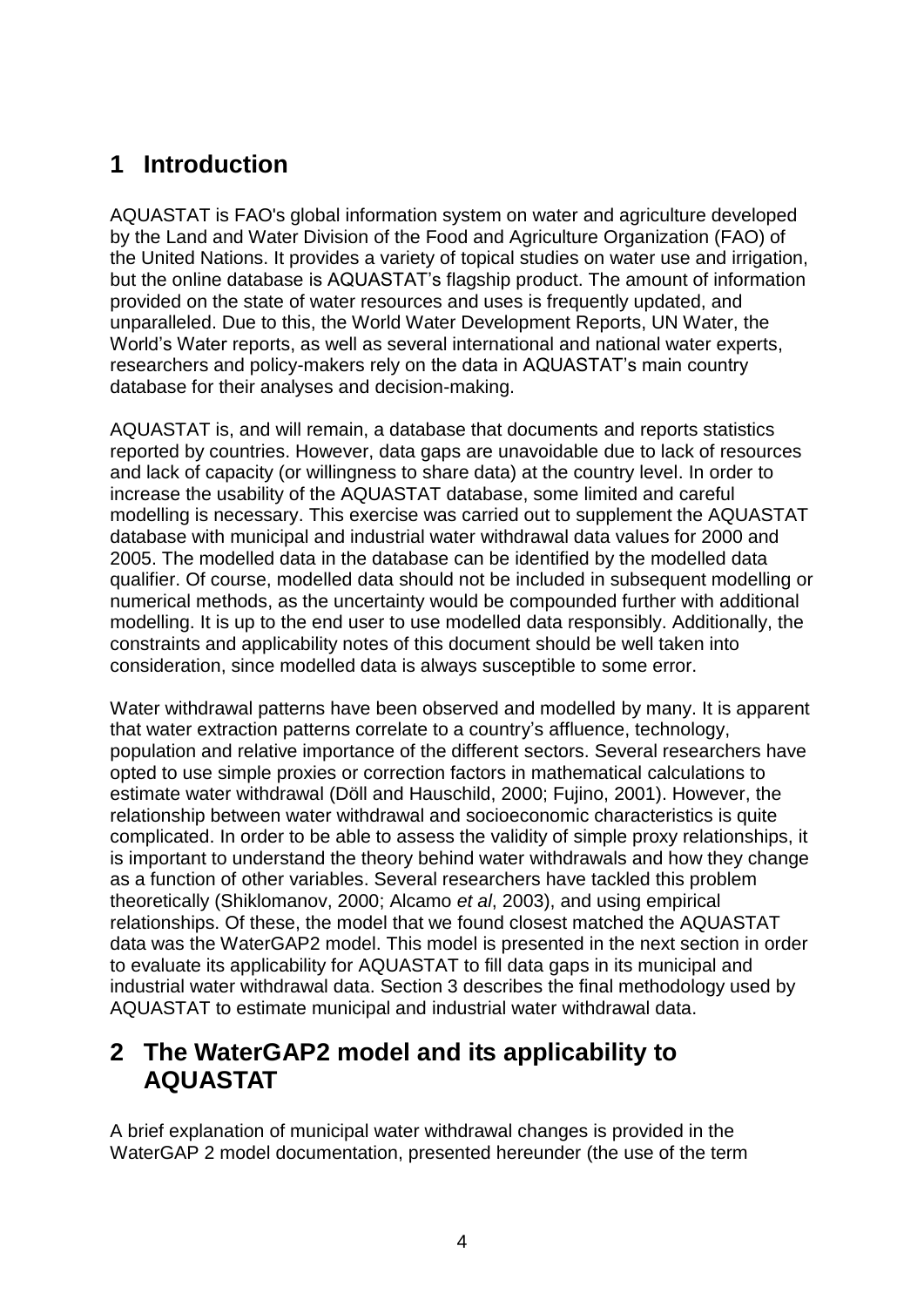domestic water withdrawal is closely related to AQUASTAT's municipal water withdrawal):

*[...] "structural change" is the change in water intensity that follows from a change in the structure of water use (that is, the combination of water-using activities and habits within a sector). In the domestic sector, poorer households with sparse indoor plumbing may gradually acquire more water-using appliances as their income increases. Eventually, the average household becomes saturated with dishwashers, washing machines, and other water-using appliances, and as a result water use stabilizes. The consequence of these structural changes is that average water intensity of households (m3 person-1) first sharply grows along with the growth in national income, but eventually stabilizes as national income continues to grow".*  (Alcamo *et al*, 2003)



<span id="page-4-0"></span>**Figure 1** - Conceptual model of structural change in the domestic (a) and industrial (b) sectors (Source: Alcamo *et al*, 2003)

This model was developed for sub-national datasets and it is therefore necessary to verify the model's applicability to national-level data as used in AQUASTAT. Admittedly, national-level withdrawal information does dilute the usability of technical information as the country average value is not necessarily representative of any specific region in a country. While AQUASTAT does count with some sub-national level data, most countries report only country-wide averages.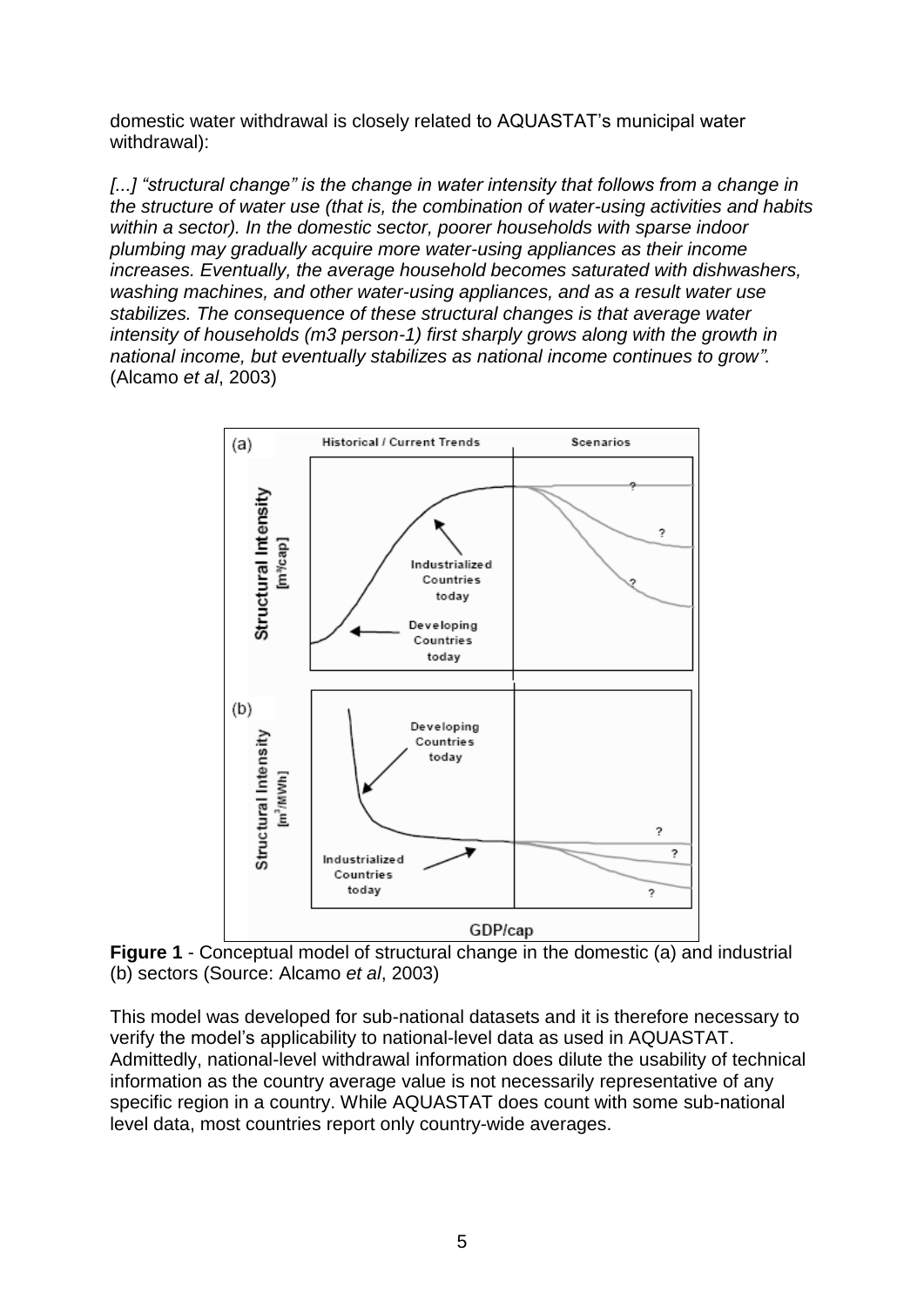# <span id="page-5-0"></span>*2.1 Municipal water withdrawal*

[Figure 2](#page-5-1) shows the relationship between the country level municipal water withdrawal AQUASTAT data vs. the prediction of the WaterGAP 2 Domestic Water withdrawal model mentioned above (NOTE: The word "prediction" and words derived from it and used in this article do not mean future-looking, but refer to the results of the models). This figure was prepared by using the equations provided by WaterGAP 2, included in Appendix A. Clearly, there is no correlation, when considering the global picture, which renders this model of little use for this particular analysis. While it is true that the model is designed for domestic water withdrawals, whereas AQUASTAT reports municipal water withdrawals, this is not expected to change the result drastically as the two are correlated. The fact that there is little concordance between the observed model and the country-level data from AQUASTAT is not a criticism of either the model or the data, but simply means that this approach is not useful when analyzing aggregate country-level information at a global scale.



<span id="page-5-1"></span>**Figure 2** Plot of country-level data vs. MWSI sigmoid curve for all countries using the best-fit gamma coefficient  $= 3.28E-14$ 

While this model did not closely match the global picture as per AQUASTAT data, its utility for analyzing the behaviour of individual countries was also evaluated. Unfortunately, in AQUASTAT only a few countries have sufficient data to allow for a long-term trend analysis, but this analysis was performed where possible, and there doesn't appear to be conclusive evidence that individual country data follows the relationship stated in the WaterGAP 2 model.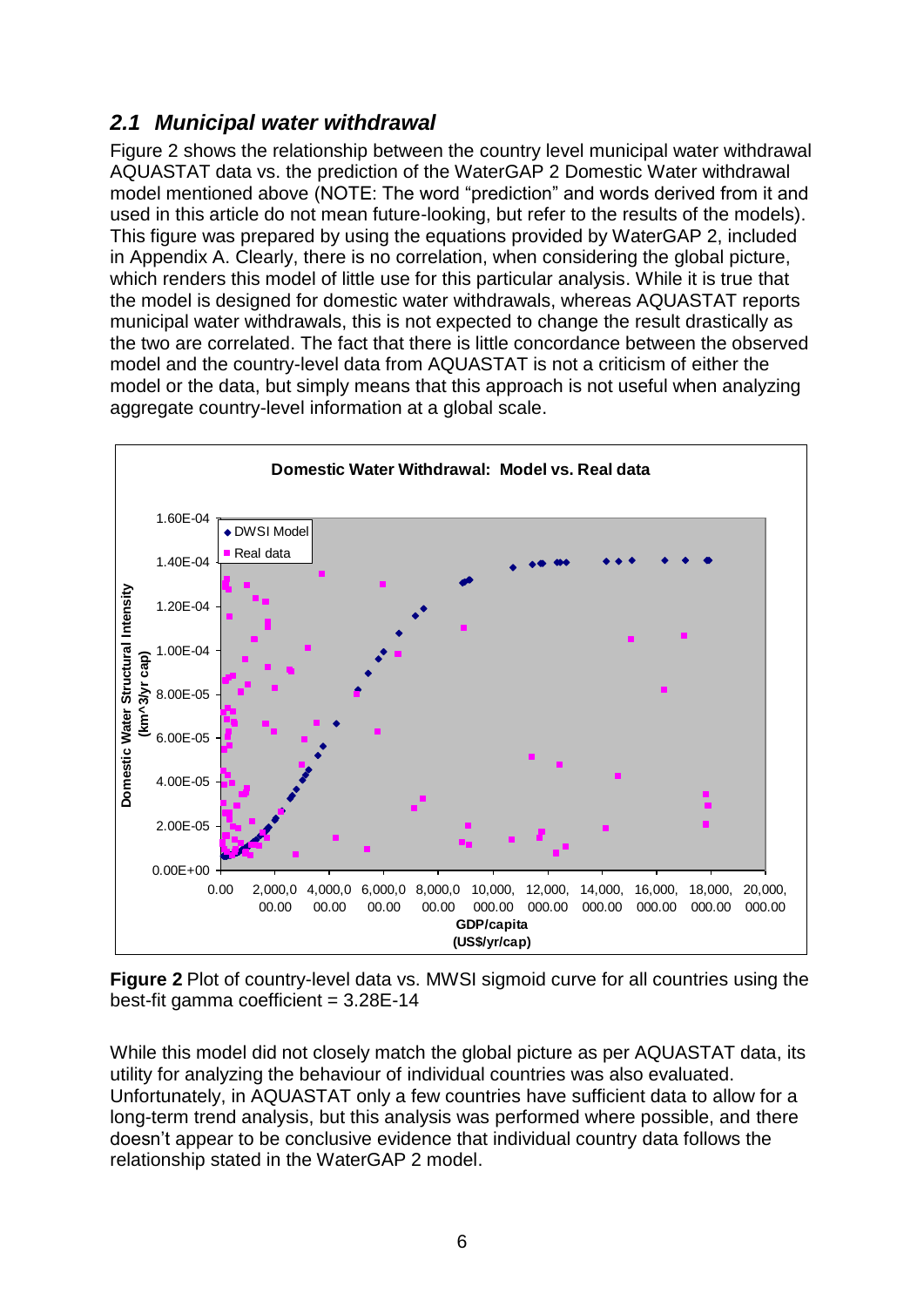## <span id="page-6-0"></span>*2.2 Industrial water withdrawal*

The industrial model does seem to fit the global dataset better, as can be observed in [Figure 3.](#page-6-1) Statistically speaking, however, the vast majority of the data is not explained by the predicted relationship (notice the strong grouping of data-points closer to the origin). Appendix B provides the mathematical equations used to generate this graph, and the resulting statistical analysis. Individual countries were also compared against this relationship, with mixed but inconclusive results.



<span id="page-6-1"></span>**Figure 3** Plot of country-level data vs. IWSI curve for all countries using the best-fit gamma coefficient =  $1.00E+7$ 

In the absence of a theory-based approach that is valid and relevant to the AQUASTAT dataset, statistical regression analysis was used to model withdrawal patterns, based on information that was known. In this way, empirical relationships were identified, even though these solutions are highly specific to this exercise, and not representative of extrapolatable relationships.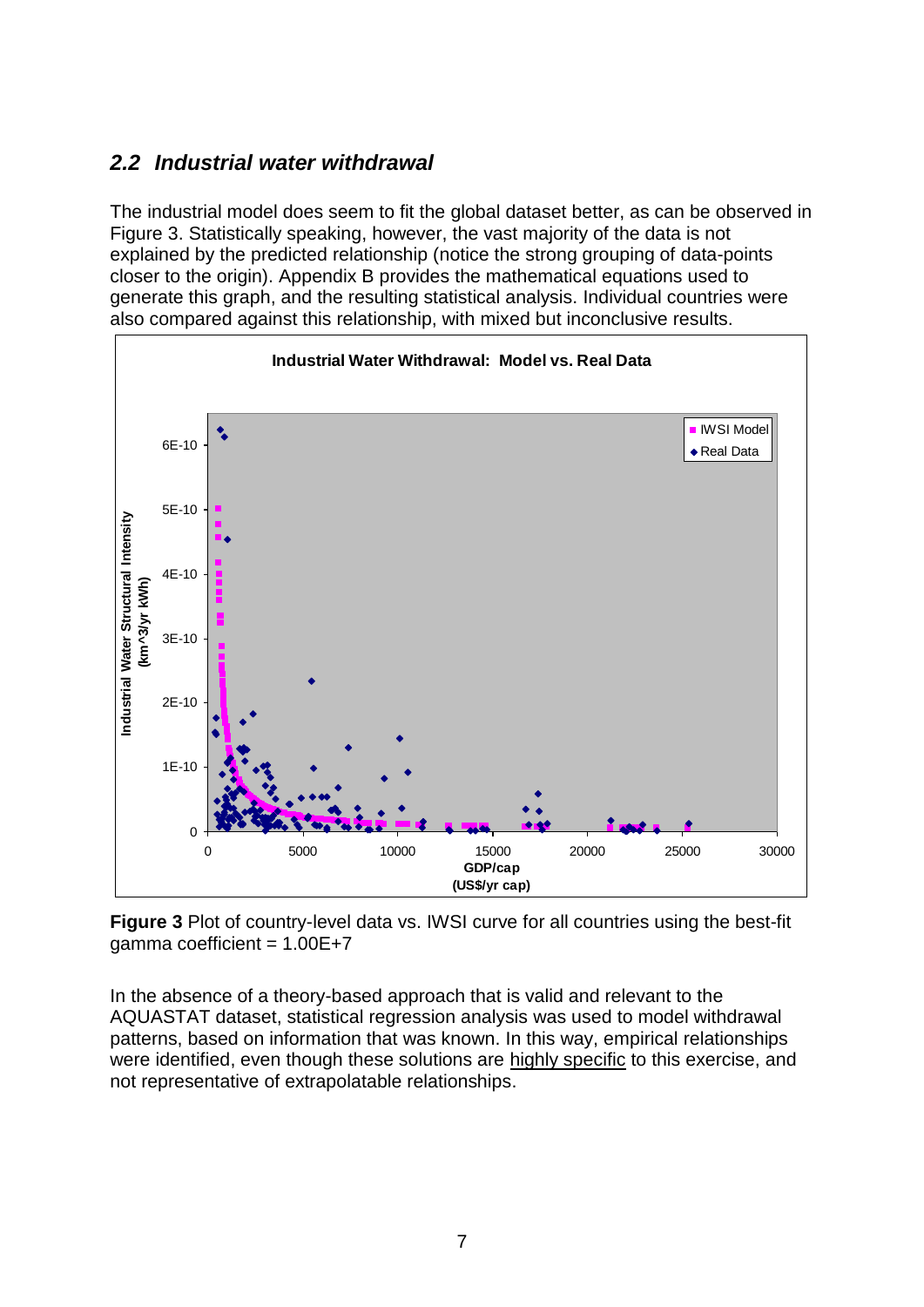# <span id="page-7-0"></span>**3 AQUASTAT modelling: methodology and analysis**

# <span id="page-7-1"></span>*3.1 Data analysis*

In AQUASTAT, industrial water withdrawal refers to self-abstracted water, while municipal water withdrawal represents water provided by public networks. These networks mainly provide water to households (domestic water use), but can also provide water to other urban services, including stores, markets, tourism centres, and urban industry. Frequently, however, data is not provided with a level of detail that would allow for subsequent disaggregation. Some unknown percent of municipal water is used in industrial activities which, depending on the country, may be reported under municipal or industrial water withdrawals. In order to deal with this data problem, the municipal and industrial water withdrawals were added and modelled together, and subsequently disaggregated again based on the observed ratios in that country, and its neighbours.

AQUASTAT data exists in three dimensions: country, variable, and year. Statistical analyses that cover three dimensions like Panel analysis, are quite intricate, and therefore require a significant time investment to accomplish. In order to facilitate the analysis, countries and years were combined into unique country-year entries. Box 1 illustrates the two-dimensional representation of the three dimensional data that exists in AQUASTAT. This is a valid simplification as long as tests are conducted to evaluate if there are period-wide effects that would affect withdrawal values during a certain period (see Section 3.2.2 for controls). One potential issue with this modelling exercise is that AQUASTAT has several withdrawal values for some countries, and very few for others. This does create a certain bias in the modelling exercise, but this is unavoidable without losing a significant amount of data.

| Values of industrial water<br>withdrawal:      | Change to:                                         |
|------------------------------------------------|----------------------------------------------------|
| 1992                                           | Country $X - 1992 = 2.3$<br>Country Y - 1992 = 3.1 |
| Country $X = 2.3$                              | Country $X - 1993 = 2.4$                           |
| Country $Y = 3.1$                              | Country Y - 1993 = 3.1                             |
|                                                | Country $X - 1994 = 2.6$                           |
| 1993                                           | Country Y - 1994 = 3.2                             |
| Country $X = 2.4$                              |                                                    |
| Country $Y = 3.1$                              |                                                    |
| 1994<br>Country $X = 2.6$<br>Country $Y = 3.2$ |                                                    |

**Box 1** – Two-dimensional solution to three-dimensional dataset.

## <span id="page-7-2"></span>*3.2 Model*

The inputs to this model are:

• Independent variables: For each model, the predictive value of several potentially predictive variables was tested using Ordinary Linear Regression.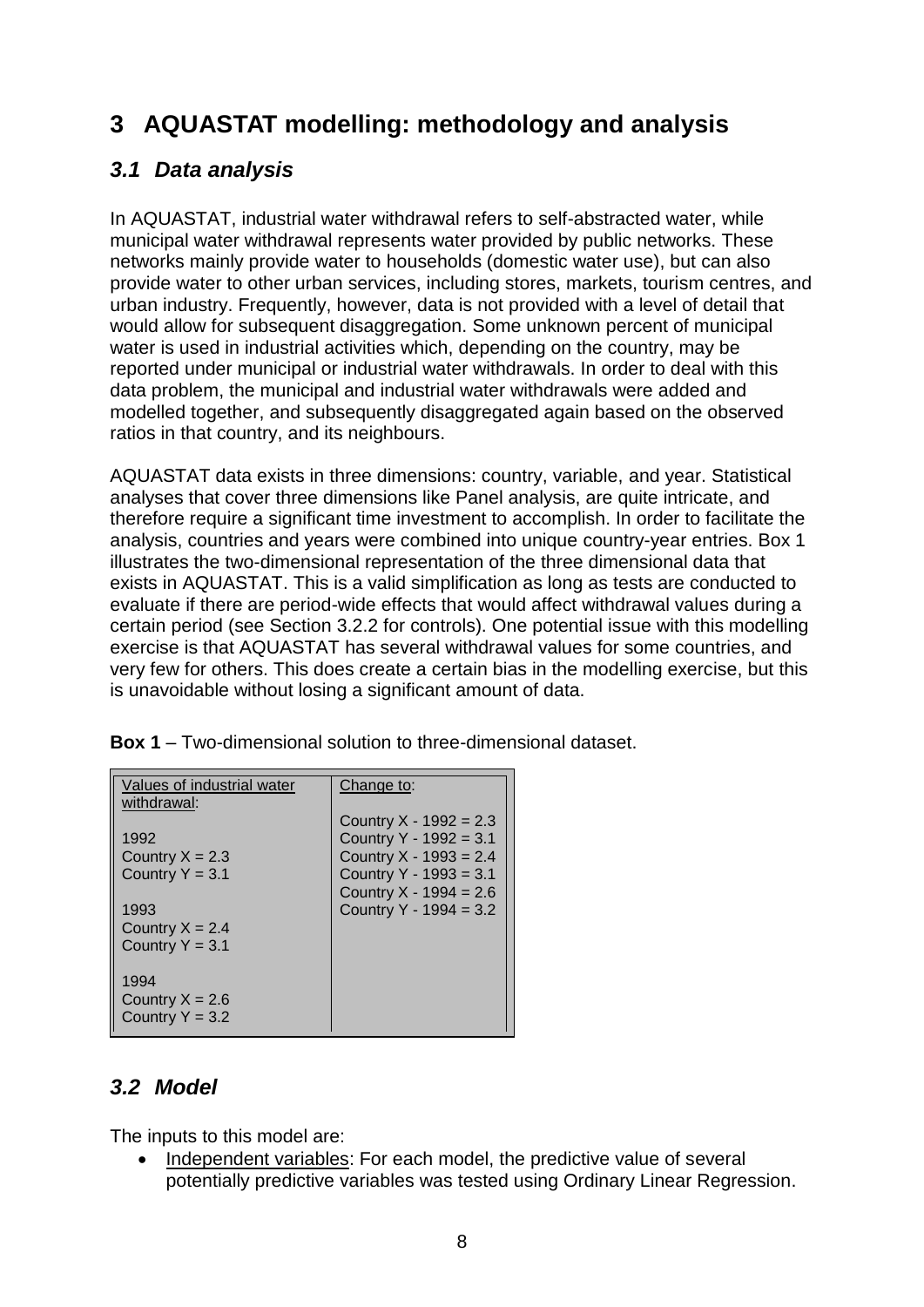Dependent variables: Municipal and industrial water withdrawals in the AQUASTAT database from 1960-2010 and from all countries were considered for this analysis. Exceptions: OECD country data and previously modelled data was not considered.

The goal of this document is to strike a balance between simplicity and thoroughness. It is paramount that the users of the AQUASTAT database understand the model in order to understand the limitations of this model.

The modelling option selected was simple (ordinary) linear regression, where a dependent variable (in this case, our water withdrawal variables) can be predicted using a variety of independent variables. This approach is also referred to as Multivariate analysis. The model takes the form:

$$
Y_t = \beta_0 + \beta_1^* X_{1t} + \beta_2^* X_{2t} + \beta_2^* X_{2t} + [...] + e
$$
 [EQ1]

Where Y is the dependant variable, each X is an independent variable,  $\beta_0$  is the intercept,  $\beta_1$ ,  $\beta_2$ , [...] are the regression coefficients for each independent variable, t represents each case analyzed, and e corresponds to the error of this linearization. We have to assume that the error is independent of X, normally distributed, and has constant variance (Cook and Weisberg, 1999). Explained in simple terms, we have to check to make sure that the model doesn't fit very well in one part of the dataset and very poorly elsewhere.

Care was taken to select variables that were expected to be linked to the water withdrawals. For example, it makes sense to expect that municipal water withdrawal somehow is tied to the number of people that use water (population). Of course, there are several different variables tied to the number of people that exist in a given country, for example: total population, urban population, rural population, total labour force, number of people within different age, etcetera. In the effort to determine the best model that works for a global dataset and across all different periods, several of these variables were tested to find the best possible relationship.

The statistical package Arc (XLISP-STAT) was used to perform the analysis. The statistics considered in the analysis include the r<sup>2</sup> value, t-test and F tests, and p-value. The  $r^2$  and F values provide insight on the quality of each model. The  $r^2$ indicates the overall predictive power of the model. The t-test determines the predictive power of each variable, and is used to decide which variables are most significant. The p-value, also known as the α-value, indicates the probability that the variable in question is NOT significant. p-value of less than 0.05 means that there is a 5 percent chance or less that the variable is not significant in determining the model outcome. Given the number of data-points used, a t-test value of 2.0 was generally comparable to a p-value of 0.05 (which means there is only a 5 percent chance that the indicator is not predictive).

An iterative approach was used to determine the best model, using the  $r^2$  and F values to indicate if the iterations were more or less predictive. Also, weighting by Area or Gross Domestic Product per person (GDP/cap) improved the regression predictions, and all models were weighted by one of these two variables.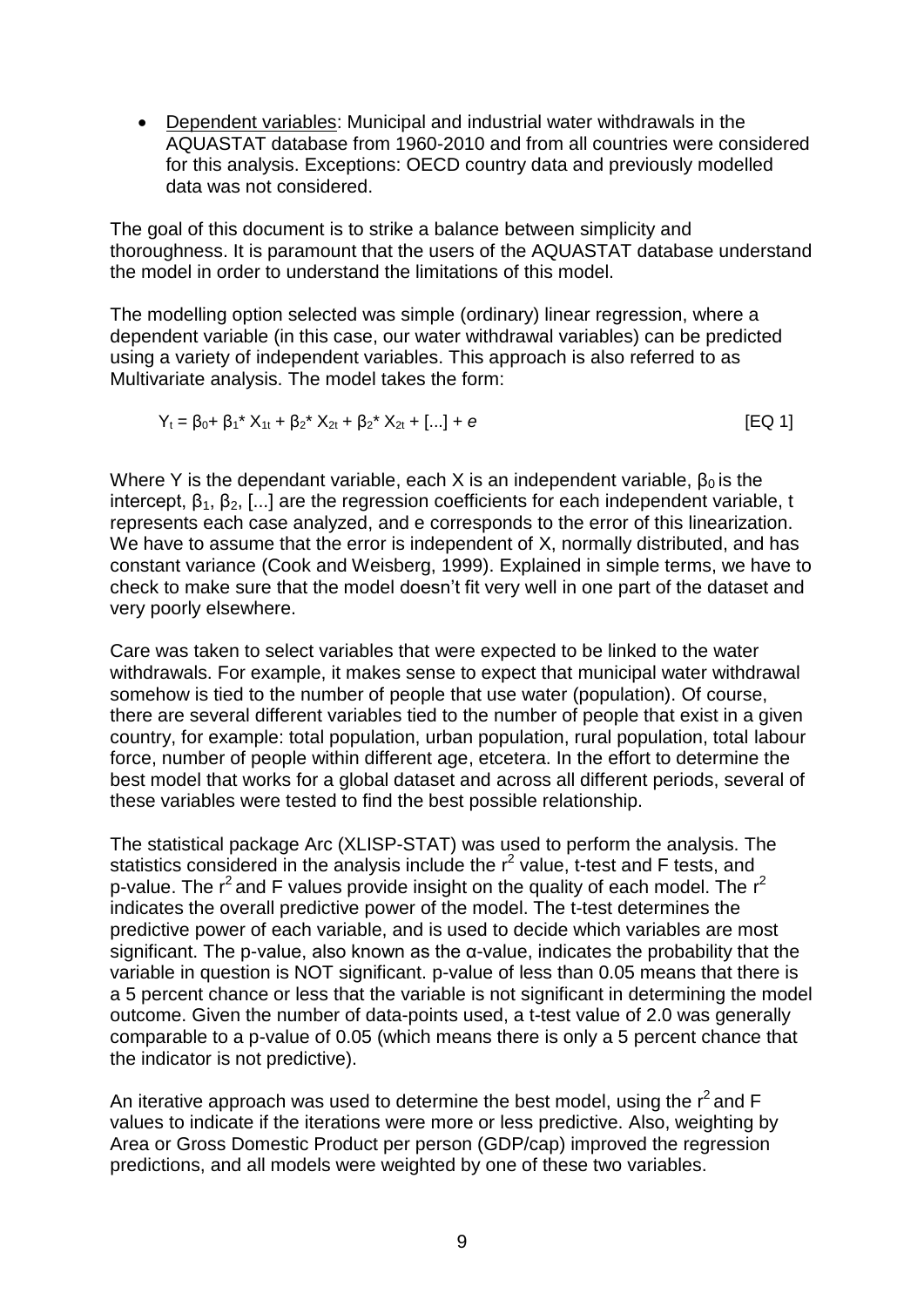Naturally, water withdrawal profiles for all the different countries around the world vary considerably. In generating regional groupings, it was observed that OECD countries frequently had municipal and industrial water withdrawals that were inconsistent with the other countries in their respective regions. Due to this fact, OECD countries were not included in this modelling exercise (data for OECD countries already exists, therefore modelling of these countries was not required). The need to break up the global dataset into more manageable groups led to the formulation of the following groups, which were each analysed individually:

- Europe
- Middle East
- India & China
- $\bullet$  Asia  $*$
- Latin America and the Caribbean
- Africa

\* Asia does not include Middle East countries, India, or China. These countries were found to have withdrawal pattern different enough to justify their own models.

Other groupings were also analyzed but were found to provide inferior fit results.

#### <span id="page-9-0"></span>**3.2.1 Modelling approach: strengths and weaknesses**

This approach presents certain strengths, but is not without weaknesses. For transparency and simplicity, these are listed below in bullet format.

**Strengths** 

- This approach estimates withdrawals based on time series, not based on one year.
- The "business-as-usual" scenario is not assumed, instead, the data itself determines the relative increase or decrease of values for the target years.
- By modelling municipal and industrial water withdrawals together, some tolerance to reporting inconsistencies in nationally reported data is afforded.

#### **Weaknesses**

- Analysis was conducted at a continental basis (Africa, Asia, Latin America and the Caribbean, Europe), making exceptions for OECD countries, India, China, and the Middle East regions. As expected, water withdrawal patterns within any given country do not necessarily reflect the regional/continental withdrawal patterns.
- Countries that have reported data for several years affect the model more than countries with few data-points,. Still, this bias was seen as less bad than discarding excess data from well-reported countries, as this could introduce a bias depending on the year reported, and would drastically diminish the number of observations on which the model could be based.
- The data taken into consideration is that which has been reported by individual countries. While this data has passed rigorous quality assurance by AQUASTAT, there still is the possibility that any given number is not representative of the real situation.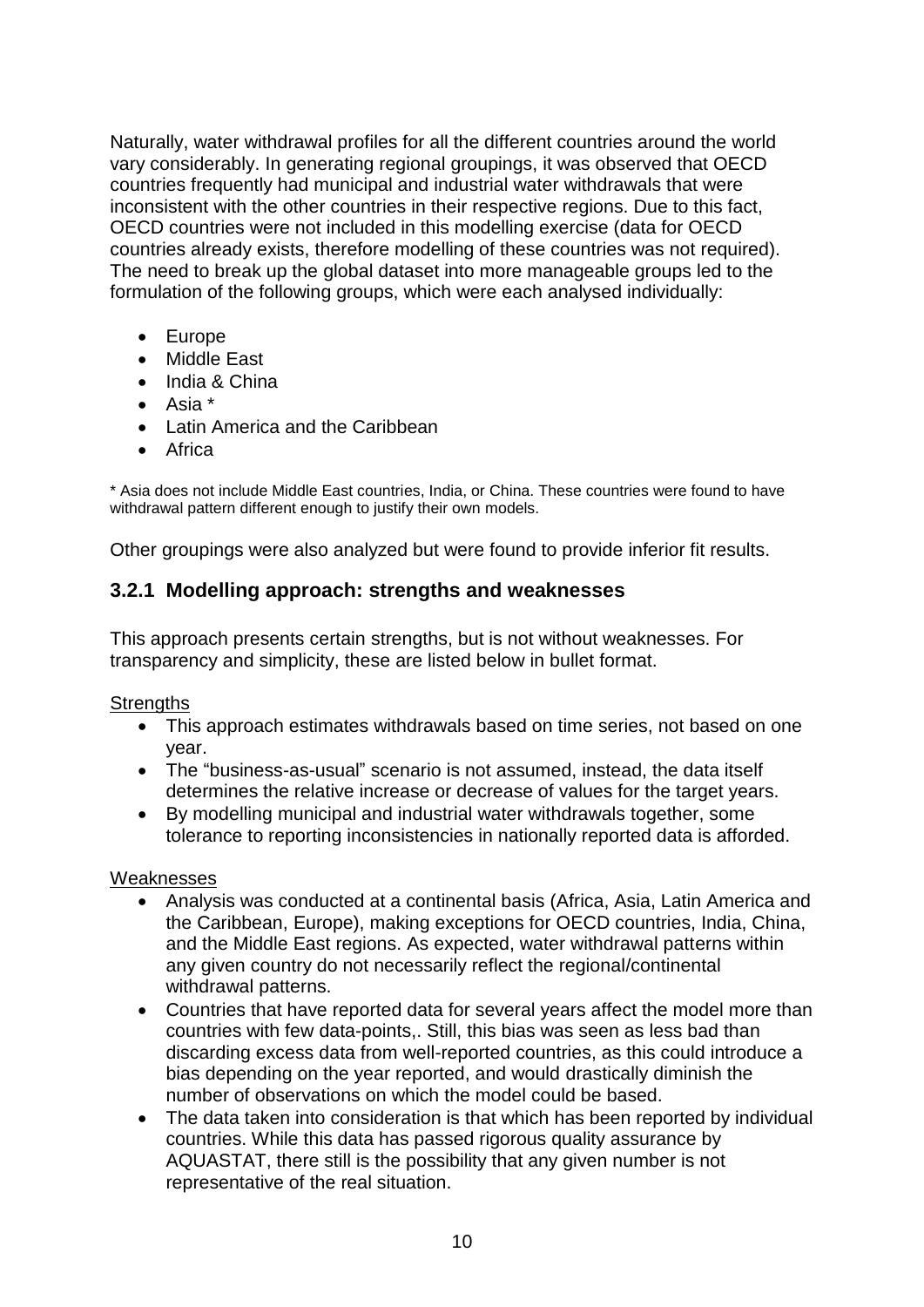Only independent variables with full data sets could be included in this analysis. Variables which were seen as highly explicative could not be used as they would not help calculate withdrawals for the target years due to significant data gaps.

## <span id="page-10-0"></span>**3.2.2 Dummy variable analysis**

The condensing step of flattening the dataset into country-year entries assumed that there were no intrinsic differences based on time or space. For example, perhaps the withdrawal numbers for Asian countries from 1975 were in general lower than the rest of the dataset. In order to test this assumption, a dummy variable analysis was done to determine if there were particularly influential periods or geographical groupings.

Analysis of different periods and regional effects showed that Asia and 2010 had results significantly different from the rest of the dataset. Both can be explained by the fact that only a few data-points are available for 2010, mostly in Asia, and are relatively large in magnitude. Understanding this, the error was not expected to be significant at a global level. That being said, the information about the potential error due to the aggregation methodology employed was introduced in the model, instead of rejecting the flattening approach outright. This was accomplished by introducing the relevant dummy variables into the model. In this way, the potential weakness of the model could be explained and therefore accounted for. As expected, the dummy variables did not provide enough additional explicative power to justify their presence in the model, and were therefore removed.

### <span id="page-10-1"></span>**3.2.3 Independent variables considered**

The types of variables considered include water resources, area, population, electricity consumption (as a proxy for industrialization), state of economy, and labour force. It is immediately apparent that several of these variables, while interesting, simply do not have enough information to be useful. The labour force was particularly predictive, however due to data gaps in that dataset, none of the labour indicators were included in the final model. As mentioned earlier, an iterative approach was used to determine which of these predictors was most significant. Variables with pvalues of less than 0.05 were considered to be appropriate.

The final variables selected were total population (UNPD, 2008), and total electricity consumption (US-EIA, 2008). While some amount of co-linearity between these two variables can be intuitively expected, in aggregating all the different countries no significant co-linearity was observed in the transformed variables during the analysis.

The electricity consumption values were generated by summing "Conventional", "Nuclear" and "Other" energy classes. In light of the fact that a substantial portion of the water used for cooling of energy plants is saline and thus outside the purview of this report, the energy consumption numbers were reduced according to each countries shoreline. GIS was used to generate an estimate correlating the amount of cooling water that occurs near coastlines with known saline water withdrawals for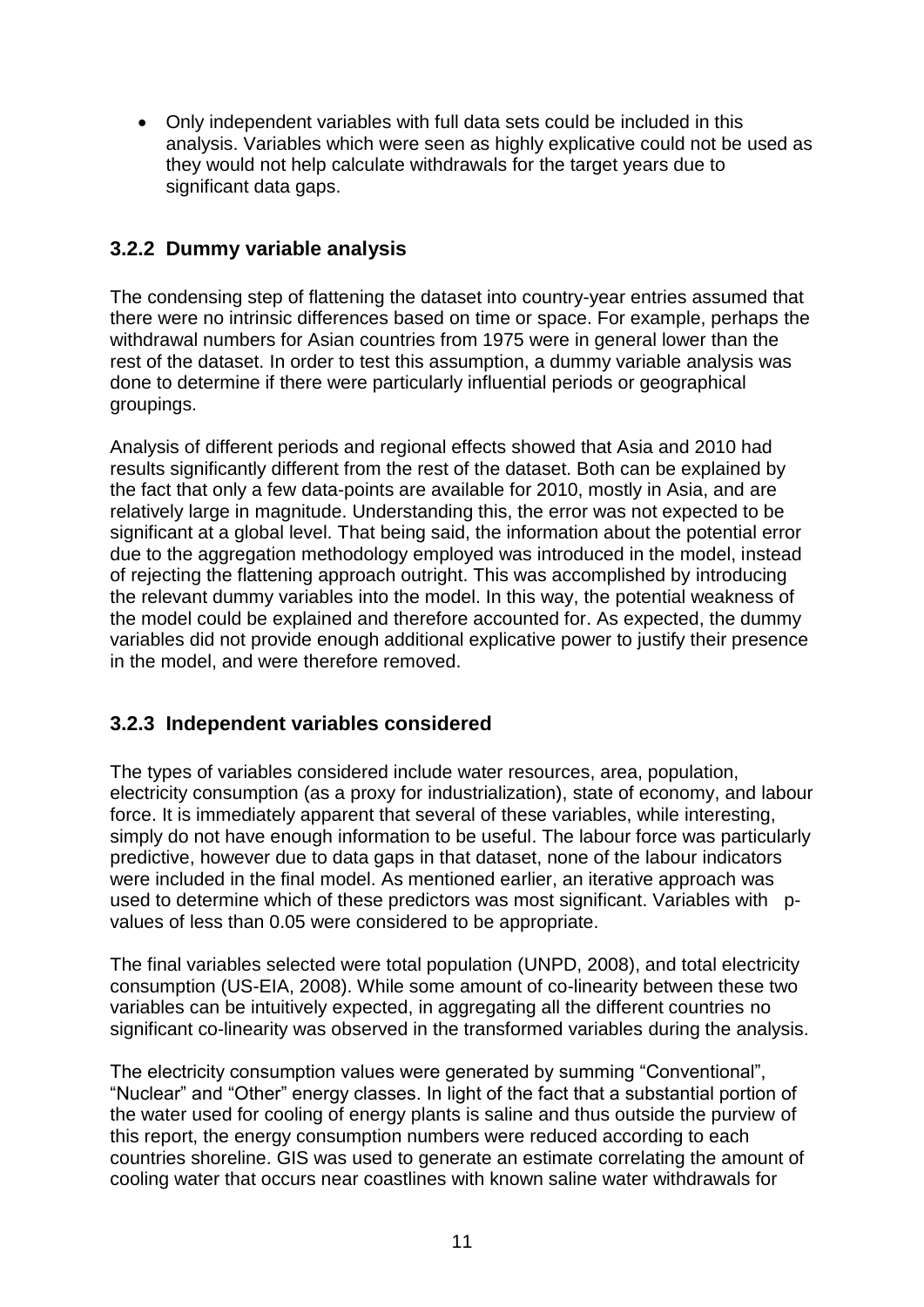energy generation. In this way it was assumed that water withdrawals that occur up to 50 km from each coast use saline water for energy generation. This was only found to make a substantial difference in the Latin American region (presumably due to the large number of countries with a substantial amount of their withdrawals within 50 km of the coastline).

## <span id="page-11-0"></span>**3.2.4 Transformations**

Transformations change the data in a way that maximizes its usability. For example, instead of using GDP, a better data descriptor might be  $GDP^{-1.5}$  or log(GDP). This maximizes the descriptive power of each independent variable within the model being analysed. Other benefits include:

- Normalizing the data (reducing the differences in the dataset). Depending on its size, population, etc., the withdrawal numbers vary considerably from country to country, which makes plotting of the data difficult. In these cases, the data can be 'compressed' by using the log function. Of course, this benefit is only for presentation purposes, not used in the model per se.
- As mentioned previously, the models are strongest when the variance is constant and normally distributed. The 'Box-Cox' is an automated method for transforming data that analyzes the variables in use and finds the transformations that maximizes the normality of the variance (Cook and Weisberg,1999). This method of transforming variables is preferable to attempting to find optimal transformations manually, as it is quicker and provides better results. Therefore, this transformation methodology was used in the models..

# <span id="page-11-1"></span>**4 Results and conclusion**

AQUASTAT used statistical software to model municipal and industrial water withdrawals together, and then disaggregated the predicted value according to known ratios of municipal/industrial withdrawals. Since this model is empirical in nature, this model is not forward-looking, i.e. – it is not designed to predict future values, and should not be used as such.

The following statistical results were obtained from this modelling exercise, provided here as an indication of how well the estimated values fit the rest of the dataset:

|                   | $^2$  | F       | Weight  |
|-------------------|-------|---------|---------|
| Middle East       | 0.907 | 286.29  | GDP/cap |
| Europe **         | 0.978 | 916.35  | GDP/cap |
| India & China     | 0.998 | 1718.62 | GDP/cap |
| Asia              | 0.846 | 66.35   | Area    |
| Latin America and |       |         |         |
| the Caribbean     | 0.978 | 476.50  | Area    |
| Africa            | 0.920 | 427.33  | GDP/cap |

**Table 1 – Regression results**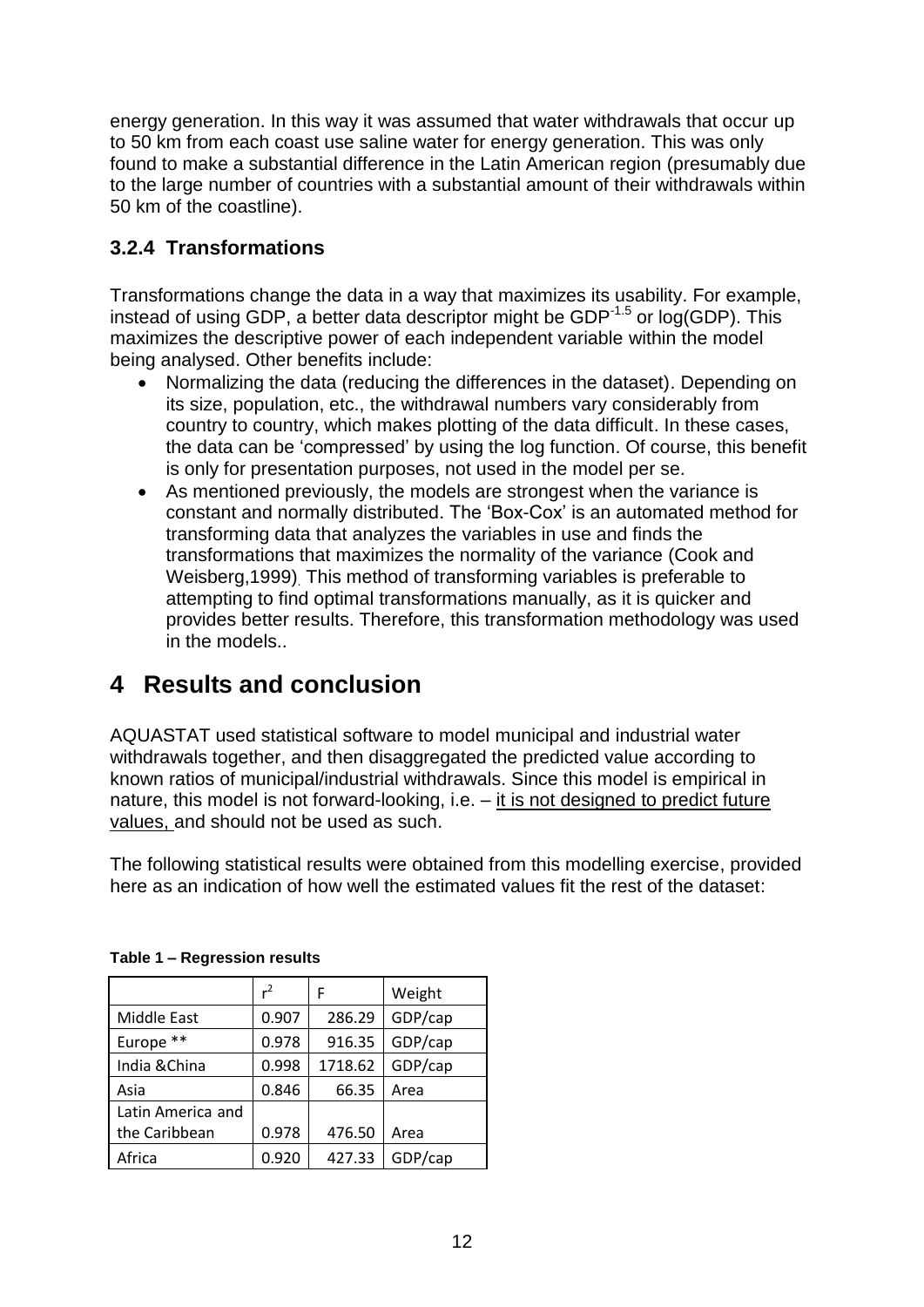\*\* During the analysis, it was seen that a better fit could be accomplished by dropping energy Consumption from the analysis, as its t-value and corresponding p-value were above the 5 percent tolerance level. Therefore this model depends only on population, and not on energy consumption.

After obtaining acceptable modelling results, each model was thoroughly tested in order to ensure the model was acceptable for use. The t-test directionality (positive or negative) was checked to ensure that the relationship determined by the model did make sense in reality, and did not merely represent a mathematical coincidence.

Residual is the difference between a data-point and what the model predicts that value should be. Residual plots were constructed and compared along the range of the model. This was done to identify if any results looked particularly poor, and also to ensure that the residual was normally distributed.

The Cook's Distance is an indicator showing how much influence any given datapoint has over the entire model. If the Cook's Distance is large for a point that also has a large residual, then this means that the model is very much "trying" to explain that data-point, but is failing to do so correctly. This might indicate that the model is not very good for this particular data-point. The points that had the highest Cook's Distance were analyzed during the quality control step, and also led to splitting Asia into sub-regions..

After the model results were disaggregated back into municipal and industrial water withdrawals, each country's results were evaluated individually. In this way, countries with either substantially ill-fitting results or countries whose withdrawal patterns differed from their continental grouping could be eliminated before inclusion in the database.

As a final comment, the AQUASTAT staff would like to emphasize the fact that this modelling exercise is neither the norm of the programme or intended to be used for any purpose other than what has been stated. This exercise has been carried out to provide a point of comparison in order to supplement the information already in the database. These modelled results are likely to be updated as soon as more reliable data is available.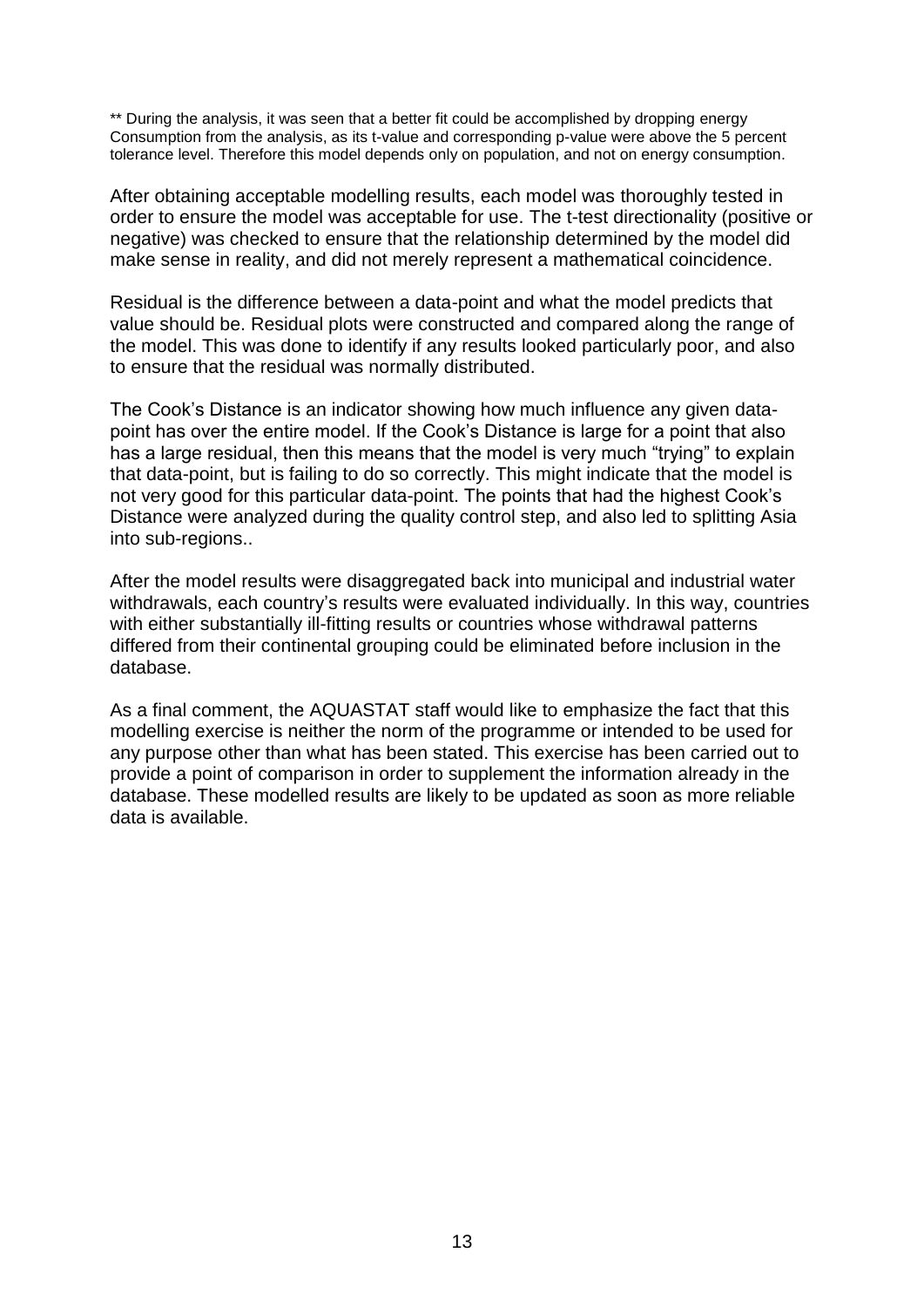#### **References**

**Alcamo, Jospeh; Döll, Petra; Henrichs, Thomas; Kaspar, Frank; Lehner, Bernhard; Rösch, Thomas; Siebert, Stefan**. 2003. Development and testing of the WaterGAP 2 global model of water use and availability. *Hydrological Sciences Journal, 48(3)*.

**Cook, R. D. and Weisberg, S**. 1999. *Applied Regression Including Computing and Graphics.* Wiley, New York.

**Döll, P. and Hauschild, M**. 2000. *Large Scale Water Use Model NoWUM for modelling water management in Ceará and Piauí in northeast of Brazil.* University of Kassel, Kassel, Germany.

**Fujino, J**. 2001. *AIM/TREND MODEL*. National Institute for Environmental Studies, Tsukuba, Japan

**Shiklomanov, I**. 2000. *Appraisal and assessment of world water resources*. Water Int.25, 11–32.

**UNPD [United Nations Population Division]**. 2008. *Long term series estimates and projects from 1961 to 2050*. UN Revision 2008**.** Through FAOSTAT http://faostat.fao.org/site/452/default.aspx, accessed on 15/12/2010.

**US-EIA [United States - Energy Information Administration]**. 2008. *International Energy Annual 2006.* http://faostat.fao.org/site/452/default.aspx, accessed on 15/12/2010.

\_\_\_\_\_\_\_\_\_\_\_\_\_\_\_\_\_\_\_\_\_\_\_\_\_\_\_\_\_\_\_

This report was prepared by Amit Kohli with inputs from Karen Frenken, Ricardo Sibrian, and Antonio Vezzani, whose guidance was pivotal in the generation of this exercise.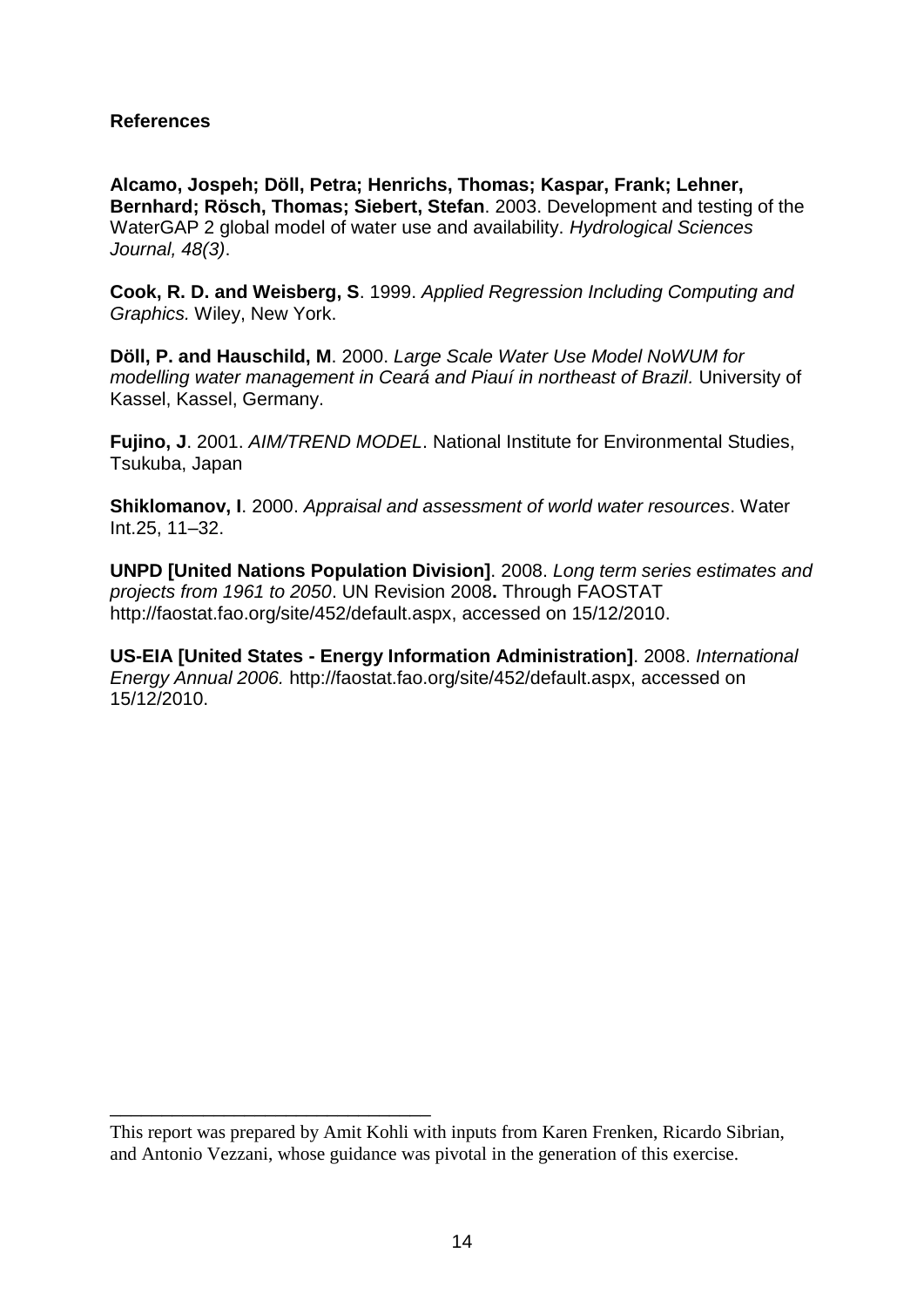# <span id="page-14-0"></span>**Appendix A - WaterGAP 2 statement**

From WaterGAP 2 model

#### **Municipal model:**

 $MSWI = MSWI_{min} + MSWI_{max} (1 - \exp(-\gamma_d * (GDP / cap)^2))$ 

Where:

| $MSWI =$       | Municipal Structural Water Intensity evaluated as municipal   |
|----------------|---------------------------------------------------------------|
|                | water withdrawal over total population                        |
| $MSWI_{min} =$ | Minimum value of MSWI                                         |
| $MSWI_{max} =$ | Maximum value of MSWI                                         |
| $\gamma$ d =   | Curve parameter, determined iteratively to optimally fit this |
|                | dataset.                                                      |
| $GDP/cap =$    | Gross Domestic Product per capita                             |

#### **Industrial model:**

$$
ISWI = \frac{1}{\gamma_i (GDP\_cap - GDP\_cap_{\min})} + ISWI_{\min}
$$

Where:

| $ISWI =$          | Industrial Structural Water Intensity evaluated as industrial |
|-------------------|---------------------------------------------------------------|
|                   | water withdrawal over total electricity production            |
| $\gamma_i =$      | Curve parameter, determined iteratively to optimally fit this |
|                   | dataset.                                                      |
| $GDP/cap =$       | Gross Domestic Product per capita                             |
| $GDP/cap_{min} =$ | Minimum value of GDP/cap                                      |
| $ISWI_{MIN} =$    | Minimum value of ISWI                                         |